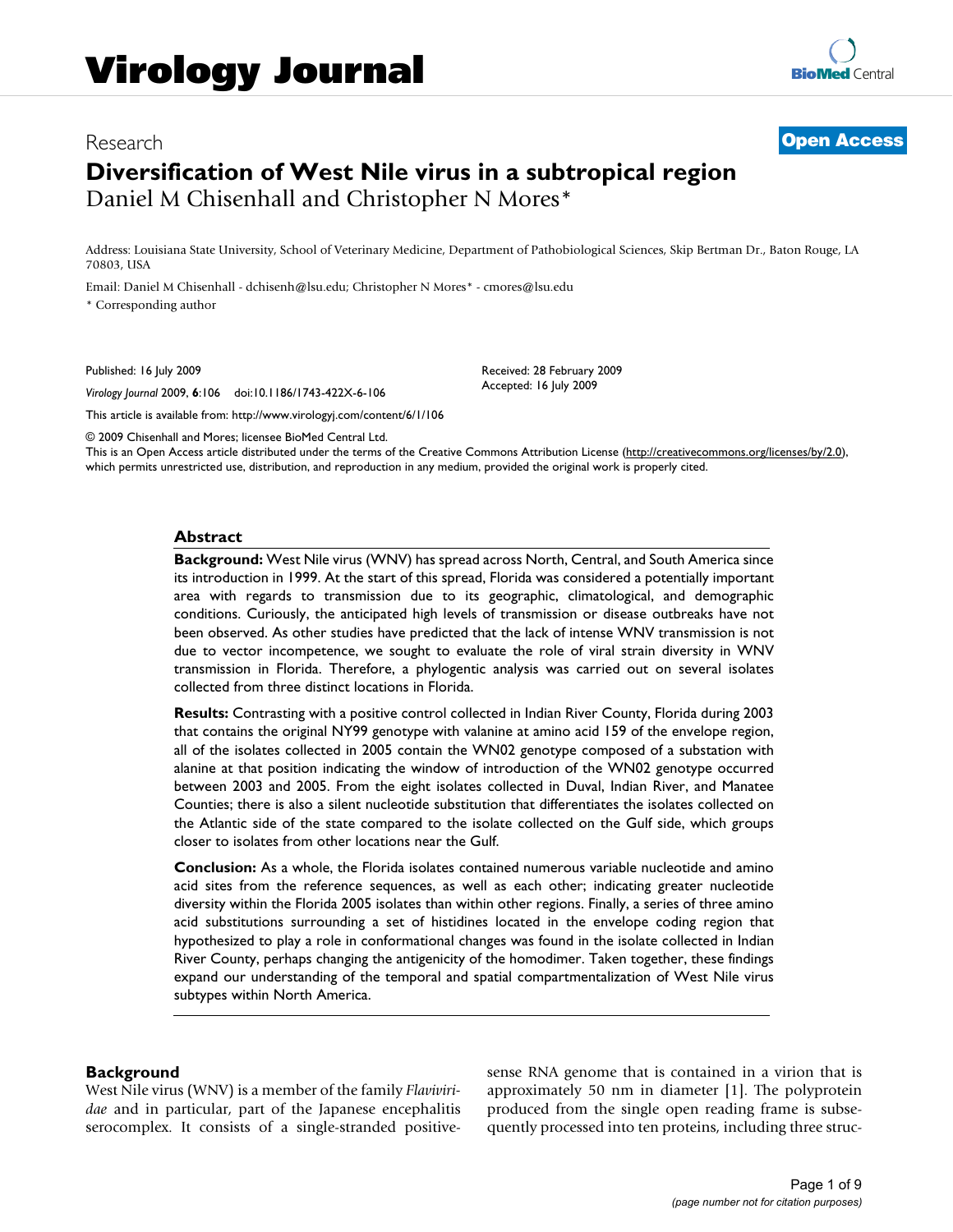tural proteins (capsid, pre-membrane/membrane, and envelope) and seven non-structural proteins (NS1, NS2A, NS2B, NS3, NS4A, NS4B, and NS5) [1]. WNV infection in vertebrates usually results in a minor or imperceptible response, although it can occasionally develop into a severe disease with central nervous system complications leading to permanent disability or death [2]. Prior to 1999, WNV was isolated to the eastern hemisphere, occurring regularly in Africa, Asia, Australia, and Europe. Since its introduction in 1999, WNV has spread throughout North, Central, and South America [3]. The epicenter of this introduction is considered the greater New York City area and it has radiated out from there. The originally introduced strain (designated NY99) was shown to be genetically similar to a strain isolated during an outbreak in Israel during 1998 [4] and was considered to be the dominant variant circulating through North America until 2002. During that year, a variant arose (designated WN02) which replaced the NY99 strain and has since become widespread throughout North America [5]. It has been suggested that the reason for this shift was due to the ability of the WN02 strain to be transmitted after two fewer days of extrinsic incubation compared to the NY99 strain, thereby giving it a competitive edge [6]. This shift occurred during 2002 and 2003, which also coincided with a peak in human cases of WNV infections [7], suggesting the importance of viral variant emergence.

As WNV has spread throughout North America, it has created occasional outbreaks corresponding to its arrival in naïve populations. The large numbers of birds affected in the initial introduction in the New York City area, in particular crows and a variety of exotic birds, were accompanied by WNV infection in humans and equines resulting in fatalities [2,4,8,9]. As WNV continued to spread throughout North America, the largest outbreak of meningitis or encephalitis ever recorded in the western hemisphere occurred in 2002 and 2003 and was directly attributed to WNV [3]. Florida, with its sub-tropical and tropical climate leading to the possibility for year-round transmission, decreased extrinsic incubation period due to increased temperatures, and transmission-competent mosquito populations alongside major bird migratory pathways and over wintering sites would appear to be fertile ground for major WNV outbreaks and diversification [10]. Conversely, there has been little WNV activity in Florida to date. The lack of WNV activity could be due to anthropogenic reasons, such as the existence of stringent mosquito control efforts already in place throughout the majority of the state, such as impoundments and aerial pesticide applications and the prevalence of climate control measures such as air conditioning and screening limiting human contact with infected mosquitoes [11]. Alternatively, this could possibly be due to the pressure of St. Louis encephalitis virus (SLEV), a native flavivirus,

competing with WNV [12]. It may be that there are greater constraints on WNV movement and evolution in Florida than previously thought.

Accordingly, we undertook a genotyping study of WNV isolates from 2005 in Florida, as well as a previous isolate provided to us as a positive control, which was collected in 2003. In particular, we sequenced portions of the genome encoding the envelope protein and the NS3/ NS4A region to compare our isolates to those collected throughout the country and deposited in Genbank. The region encoding the envelope protein was chosen due to its likelihood of containing antigenically relevant mutations as it is likely to undergo selection pressures due to its position on the outside of the viral capsid and subsequent interactions with host immune systems. We were also interested in determining whether or not our isolates contained a previously reported mutation in the envelope region encoding for an amino acid substitution characteristic of the WN02 strain compared to the NY99 strain, a shift from Val to Ala at amino acid 159 of the envelope region encoded for by a U to C substitution at nucleic acid position 1442. The NS3/NS4A region was chosen specifically for the high incidence of previously reported mutations in the NS3 region [13] and the importance of the NS3 region on viral replication. The NS3 region encodes for four proteins, including a serine protease involved in cleaving the translated polyprotein, as well as a nucleotide triphosphatase, a RNA 5'triphosphatase, and a helicase involved with viral RNA replication.

# **Materials and methods**

Mosquito pools were collected during the summer of 2005 from field sites in Duval, Indian River, and Manatee counties in Florida [14]. These field sites were selected for monitoring during the 2005 season based on WNV and SLEV activity during the preceding two years. Manatee County (27°34'25"N, 82°28'30"W), Indian River County (27°34'27"N, 80°26'11 "W), and Duval County (30°20'50 "N, 81°52'37 "W) each contained one trap site with four traps and covered a wide geographic area. The three field sites were comprised of a variety of ecosystems. Duval County is a Florida scrub ecosystem, with variety of pine trees and saw palmetto [15], while the Indian River County and Manatee County sites are both temperate hardwood forests [16]. The Indian River County site is a Sabal palm hammock located near cultivated orange and palm groves. The Manatee County site is a hardwood forest frequently inundated with standing water following a rainfall event; though it is not wet enough to be considered a hydric hammock swamp [17].

Mosquitoes were captured using lard can traps baited with a live chicken. The mosquitoes were then sorted by sex and species into pools of up to 50 after being killed en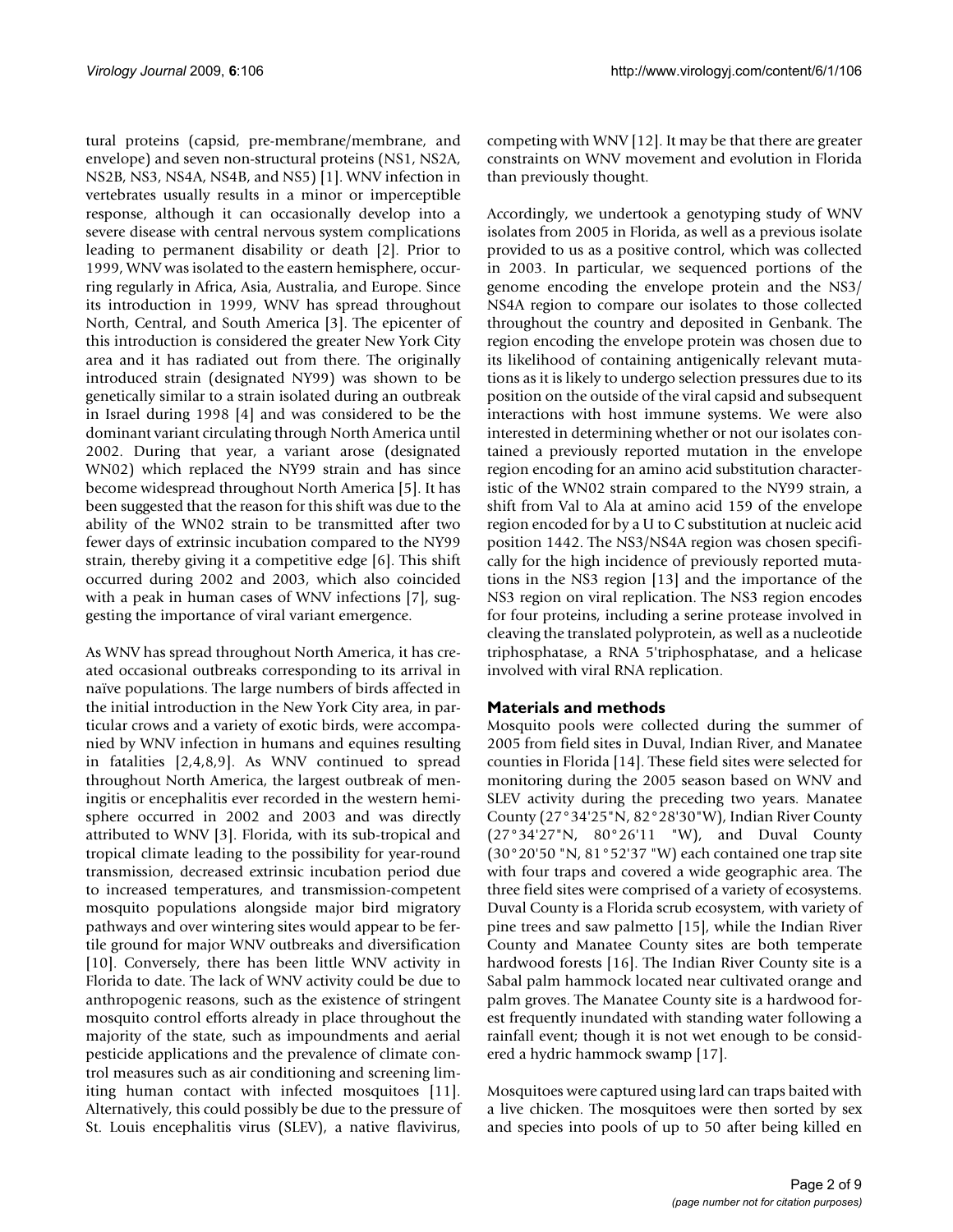masse by freezing at -20°C. Once the pools of up to 50 mosquitoes were created, 900 μL of BA-1 diluent [18] were added to each 1.5 mL microcentrifuge tube containing the mosquitoes along with 4.5 mm zinc-plated beads (BB-caliber air gun shot). Samples were homogenized at 25 Hz for 3 min (TissueLyser; Qiagen, Inc., Valencia, CA) and centrifuged at 4°C and 3,148 × g for 4 min. The resulting mosquito homogenate was used for initial screening purposes via plaque assay and then resampled for confirmation and isolation for sequencing.

All 4009 pools created from mosquitoes collected during the 2005 surveillance period were initially screened via plaque assay and suspected positives reexamined via qRT-PCR with WNV specific primers and probe using the LightCycler® 480 system (Roche, Mannheim, Germany) and Superscript™ III One-Step Quantitative RT-PCR kit (Invitrogen, Carlsbad, CA). Quantitative real-time Taq-Man RT-PCR was carried out as described previously for WNV [18,19]. Samples were amplified using the following operation guidelines: 48°C for 30 min, 95°C for 2 min, 45 cycles of alternating temperatures of 95°C for 10 s and  $60^{\circ}$ C for 15 s, followed by  $50^{\circ}$ C for 30 s.

Upon confirmation of the positive pools (table 1), 100 μL of the clarified supernatant from the positive mosquito pool homogenate were passed once though Vero cells. Half of the media was stored in a cryoprotective viral storage media (4% gelatin, sucrose 40%, BSA 4% in PBS pH 7.2) and frozen in vapor-phase  $LN<sub>2</sub>$  and the other half of the media was considered viral stock for further testing. 250 μL of the viral stocks were neutralized and RNA was extracted according to the MagNA Pure Total NA extraction kit protocols (Roche, Mannheim, Germany).

The subsequent RNA was eluted in a volume of 50 μL and stored at -80°C. Later, the RNA was converted to cDNA under standard thermocycling conditions using the SuperScript™ One-Step RT-PCR with Platinum® Taq kit by Invitrogen (Invitrogen, Carlsbad, CA) and our specific sequencing primers (table 2). These primers were designed to amplify overlapping sections of the genome

**Table 1: West Nile virus collection information. Positive mosquito pool numbers, locations, and dates of collection.**

| Isolate Number | County Collected (FL) | Date Collected |
|----------------|-----------------------|----------------|
| 35 I           | Duvall                | 23Aug2005      |
| 493            | Duvall                | 30Aug2005      |
| 510            | Duvall                | 30Aug2005      |
| 522            | Duvall                | 30Aug2005      |
| 558            | Manatee               | ISept2005      |
| 967            | Duvall                | 20Sept2005     |
| 1102           | Duvall                | 30Sept2005     |
| 2186           | Indian River          | INov2005       |

in their denoted sections. The envelope region was composed of two sections, after alignment and trimming, the completed envelope section was from nucleotide positions 1081 to 2377. The NS3 region was composed of three sections, after alignment and trimming, the completed NS3 region was from nucleotide positions 5124 to 6735.

The resulting cDNA was dye terminated with the GenomeLab™ Dye Terminator Cycle Sequencing with Quick Start Kit (Beckman-Coulter, Fullerton, CA) and sequenced using a Beckman-Coulter CEQ8000 sequencer. The results were analyzed using the CEQ sequence analysis software to create consensus sequences which were then aligned using GeneDoc™ software to create contiguous sequences from the overlapping segments for use in phylogenetic analysis. Several phylogenetic trees were computed using MEGA 4: Molecular Evolutionary Genetics Analysis software utilizing the maximum parsimony method with 500 bootstraps along with reference sequences from GenBank (table 3). Nucleotide diversity was also calculated utilizing the MEGA 4: Molecular Evolutionary Genetics Analysis software using the maximum composite likelihood method with 1000 replicates.

# **Results**

Our phylogenetic analysis of the envelope sequence along with the corresponding sequences from several other strains obtained from GenBank showed that the isolates from Florida were clustered mostly together with the exception of isolate #967 (figure 1). This isolate was one of six collected over a 58 day period beginning August the  $23<sup>rd</sup>$  and ending September the  $30<sup>th</sup>$ . This isolate appears to be part of the 2002 North American clade, as defined by Ebel et al. [5], yet it has two additional substitutions at nucleotide positions 2209 and 2233 (both G to A) that lead to two translated amino acid substitutions at 415 (Ala to Thr) and 423 (Asp to Asn) respectively.

Our phylogenetic analysis of the NS3/NS4A sequences along with the corresponding sequences from several other strains obtained from GenBank showed that our isolates from Florida in 2005 grouped together, with the exception of isolate #558 (figure 2). This was the only isolate obtained from Manatee County, which is located on the Gulf (Western) coast of Florida, compared to the other sites in Duval and Indian River Counties on the Atlantic (Eastern) coast. Despite there being six positive pools collected in Duval county versus one each from Manatee and Indian River counties, minimum infection rate values, as calculated by Vitek et al., did not differ significantly geographically or temporally for this trapping period[14].

The Florida isolates contained numerous variable nucleotide and amino acid sites from the reference sequences,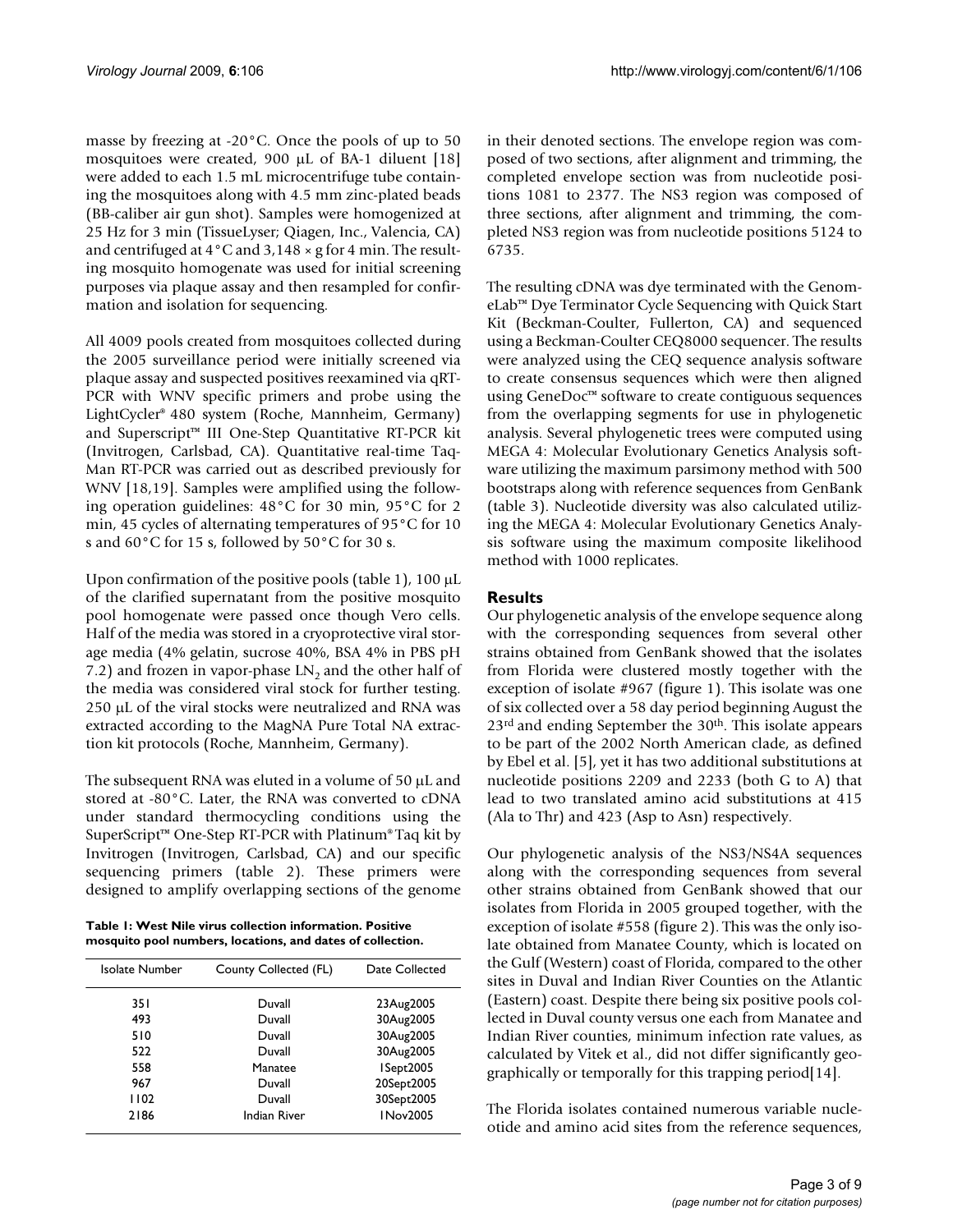| Table 2: Primers. |  |
|-------------------|--|
|-------------------|--|

|                          | <b>Forward Primer</b>        | <b>Reverse Primer</b>        |
|--------------------------|------------------------------|------------------------------|
| Envelope 1st             | 5'-GAAGGCGATAGTTGTGTGACCA-3' | 5'-TGTTCCCTTCAGCTGCAACTT-3'  |
| $(1042 - 1857)$          | $(1042 - 1063)$              | $(1834 - 1854)$              |
| Envelope 2 <sup>nd</sup> | 5'-CCTTGGAGCAGTGCTGGAAGTA-3' | 5'-TTCACGGAGAGGAAGAGCAGAA-3' |
| $(1632 - 2459)$          | $(1636 - 1657)$              | $(2438 - 2459)$              |
| $NS3$ $1st$              | 5'-CGGCTCATACATAAGCGCGAT-3'  | 5'-TTGGTTTCACACTCTTCCGGC-3'  |
| $(5085 - 5908)$          | $(5085 - 5105)$              | $(5888 - 5908)$              |
| NS3 2nd                  | 5'-TTCCACAAAGGTCGAGCTAGG-3'  | 5'-CCTAGGACCATCAAAGCACCA-3'  |
| $(5514 - 6318)$          | $(5514 - 5534)$              | $(6298 - 6318)$              |
| NS3 3rd                  | 5'-CCATCTGCAGTGACAGCAGCTA-3' | 5'-TTCGTTCCTGGAACTTCAGCC-3'  |
| (5950–6726)              | $(5950 - 5971)$              | $(6756 - 6776)$              |

Primer sequences used to sequence the envelope and NS3 regions of the samples.

\*NT positions refer to amplicon location with respect to "WNV RNA, Complete Genome" GenBank accession number [M12294](http://www.ncbi.nih.gov/entrez/query.fcgi?db=Nucleotide&cmd=search&term=M12294)

as well as each other; however most of these were not phylogenetically informative nor encoded any amino acid substitutions (table 4). This resulted in substantial distance calculations within the Florida 2005 isolates cohort. These distances were notably greater than the distance calculations from all other regions combined, which encompassed greater geographic and temporal domains (table 5).

One silent nucleotide mutation caused the Manatee County sample 558 to cluster with several of the reference sequences that were also from the Gulf coast area or in the western part of the country. These were two samples from

Georgia and three from Texas, as well as one from Arizona, one from Colorado, and two from New York from 2002 to 2004.

A cluster of amino acid substitutions was found in the envelope of sample 2186, the single isolate from Indian River County collected during 2005 during our surveillance efforts. This sample was isolated from a mosquito pool collected on November 1st, which makes it the last isolate collected during 2005. At three amino acid sites towards the end of the envelope protein sequence, amino acid residues 394, 397, and 400 were substituted from Asn to Ile, Trp to Gly, and Ser to Phe; respectively. These resi-

| Abbreviation        | Year of Isolation | Location             | Source                   | GenBank accession no. |
|---------------------|-------------------|----------------------|--------------------------|-----------------------|
| 1998 Isreael        | 1998              | Israel               | Ciconia ciconia          | AY033389              |
| <b>NY99</b>         | 1999              | Bronx Co., NY        | Phoenicopterus chilensis | AF196835              |
| 2001 Suffolk NY     | 2001              | Suffolk Co., NY      | Culex pipiens/restuans   | DO164194              |
| 2002 Nassau NY      | 2002              | Nassau Co., NY       | Culex pipiens/restuans   | DO164195              |
| 2002 Queens NY      | 2002              | Queens Co., NY       | Corvus brachyrhynchos    | DO164186              |
| 2002 Indiana        | 2002              | Indiana              | Human - Plasma           | DO164200              |
| 2002 Ohio           | 2002              | Ohio                 | Human - Plasma           | DO164202              |
| 2002 Georgia I      | 2002              | Georgia              | Human - Plasma           | DO164196              |
| 2002 Georgia 2      | 2002              | Georgia              | Human - Brain            | DO164197              |
| 2002 Clinton NY     | 2002              | Clinton Co., NY      | Corvus brachyrhynchos    | DO164193              |
| 2002 Texas 2        | 2002              | Texas                | Human - Plasma           | DO164205              |
| 2002 Texas 1        | 2002              | Texas                | Human - Plasma           | DO164198              |
| 2002 Broome NY      | 2002              | Broome Co., NY       | Corvus brachyrhynchos    | DO164187              |
| 2003 Albany NY      | 2003              | Albany Co., NY       | Corvus brachyrhynchos    | DO164189              |
| 2003 Suffolk NY     | 2003              | Suffolk Co., NY      | Corvus brachyrhynchos    | DO164190              |
| 2003 Colorado I     | 2003              | Colorado             | <b>Buteo</b> jamaicensis | DO164204              |
| 2003 Mexico         | 2003              | Nuevo Leon, Mexico   | Culex quinquefasciatus   | AY963775              |
| WN-FL03p2-3         | 2003              | Indian River Co., FL | Culex nigripalpus        | DQ983578              |
| 2003 Colorado 2     | 2003              | Colorado             | Pica hudsonia            | DO164203              |
| 2003 Chautauqua NY  | 2003              | Chautauqua Co., NY   | Corvus brachyrhynchos    | DO164191              |
| 2003 Texas          | 2003              | Texas                | Human - Plasma           | DO164199              |
| 2003 Rockland NY    | 2003              | Rockland Co., NY     | Corvus brachyrhynchos    | DQ164192              |
| 2003 Westchester NY | 2003              | Westchester Co., NY  | Corvus brachyrhynchos    | DO164188              |
| 2004 Arizona        | 2004              | Arizona              | Human - Plasma           | DO164201              |
| 2004 Texas - Harris | 2004              | Harris Co., TX       | Culex quinquefasciatus   | AY712948              |

West Nile virus isolates used in the construction of the Envelope and NS3/NS4A phylogentic trees.

\*NT positions refer to amplicon location with respect to "WNV RNA, Complete Genome" GenBank accession number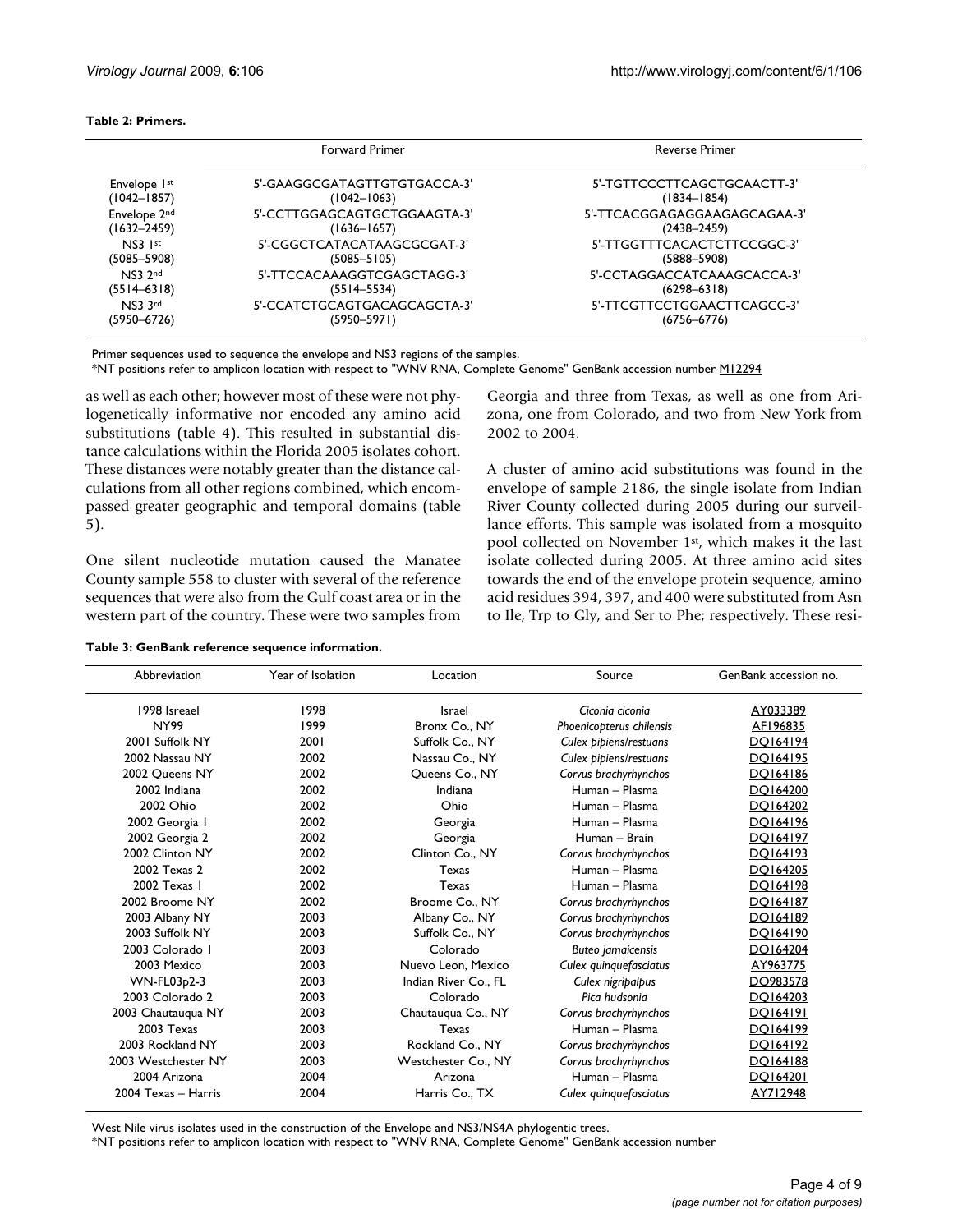

# **Figure 1**

**NS3/NS4A phylogenetic tree.** Phylogenetic tree constructed using the sequenced portion of NS3/NS4A (1611 nucleotides) of the isolates collected in Florida in 2005 and the corresponding sequences of reference files in Genbank (table 3).

dues are associated with a set of histidines at the base of the envelope protein in domain III suggested to have a role in envelope homodimer conformation (figure 3).

# **Discussion**

Subsequent to our genetic analysis, it was apparent that all of our field isolates from Florida in 2005 contained the previously mentioned substitution at nucleotide position 1442 (U to C), which resulted in an amino acid substitution at E159 (Val to Ala). Interestingly, the WNV isolate collected in Indian River County during 2003 (WN-FL03p2-3) and supplied to us as our positive control did not contain that particular mutation. This leads us to believe that the timeframe for the introduction of the North American clade containing the E159 substitution into Florida was sometime between 2003 and 2005.

Furthermore, the 2005 isolates did not group with our field positive control strain FL03p2-3, which appeared more closely related to a cluster of isolates from Mexico, Colorado, and Ohio based on NS3/NS4A phylogeny. This could be the result of a difference in bird migration and overwintering patterns, such as between groups of birds flying along the eastern seaboard to overwinter in the Caribbean versus birds flying to the southeast to overwinter or continue along the Gulf coast to sites in central and South America [20].

In isolate 2186, the substitutions located immediately preceding, in between, and behind a group of histidines in Domain III of the envelope protein caught our attention. Histidines located on the envelope protein have been shown to be structurally conserved among Flaviviruses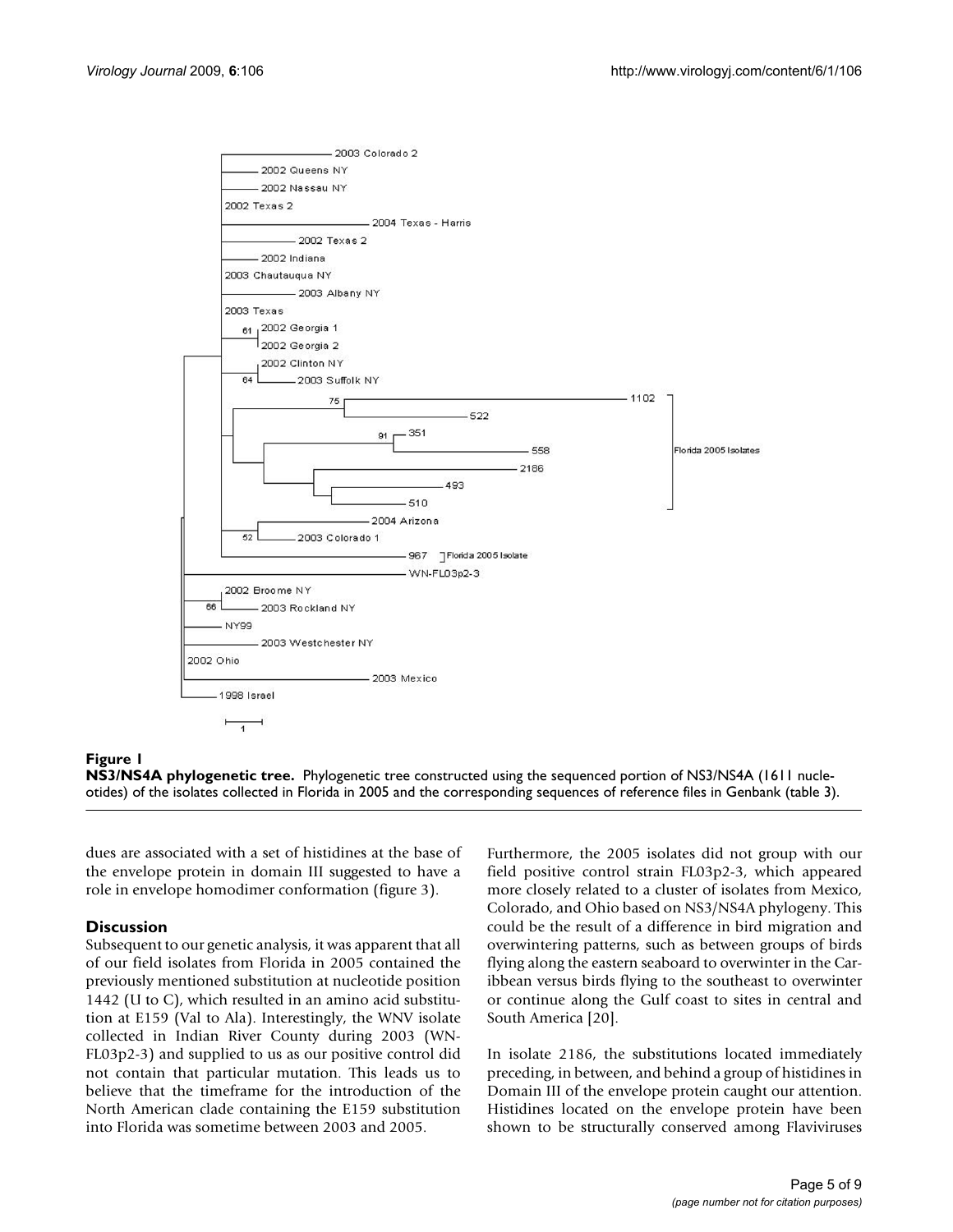

#### **Figure 2**

**Envelope phylogenetic tree.** Phylogenetic tree constructed using the sequenced portion of envelope protein (1296 nucleotides) of the isolates collected in Florida in 2005 and the corresponding sequences of reference files in Genbank (table 3).

[21]. They have also been hypothesized to play a role in various conformational changes [22]. Of particular interest are the substitutions at 394 (Asp to Ile) and 400 (Ser to Phe), as these changes swap two polar residues with two nonpolar ones, perhaps leading to a change in the positioning of the neighboring histidines. Such a repositioning of these histidines could alter the conformation of the envelope, perhaps changing the antigenicity of the homodimer.

We also detected greater nucleotide diversity within the Florida 2005 isolates than within other regions as a whole, suggesting that conditions in Florida might still encourage genotypic diversification, even if transmission

is low. In order to ascertain whether this was a phenomenon unique to Florida the mean genetic distances were calculated for another subset of our sequences, samples from the state of New York from 2001 to 2003 spanning comparable geographic distances but over the course of several years. Despite the larger temporal range in the samples, we found the isolates from a single year in Florida to be more diverse (table 6).

In addition, to determine if this greater nucleotide diversity within Florida during 2005 was representative of an increase in nucleotide diversity as a general trend for that year, we included representative samples from the state of Illinois collected in 2005 [23] to our mean genetic dis-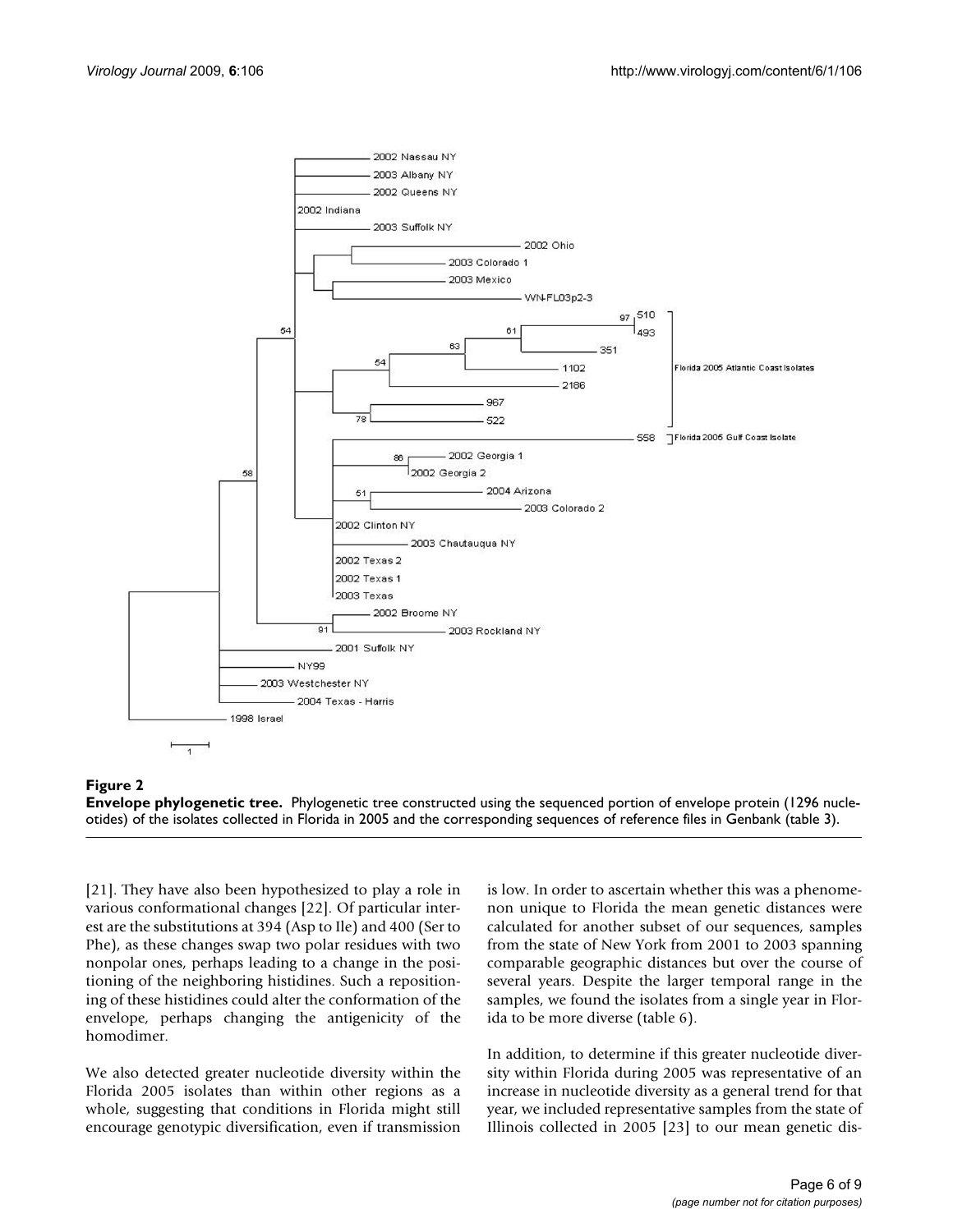#### **Table 4: Nucleotide and amino acid sequence comparison of the eight WNV isolates collected in Florida during 2005.**

|          | No. nucleotide bases |                         |              |                              |
|----------|----------------------|-------------------------|--------------|------------------------------|
| Gene     | Analyzed             | Variable                | Informative* | Mean Nucleotide Distance (%) |
| Envelope | 1296                 | 72                      | 17           | 0.46                         |
| NS3/4A   | 1611                 | 85                      | 22           | 0.49                         |
|          |                      |                         |              |                              |
|          |                      | No. amino acid residues |              |                              |
| Gene     | Analyzed             | Variable                | Informative* | Mean Amino Acid Distance (%) |
| Envelope | 432                  | 23                      | 7            | 0.50                         |

\*Phylogenetically informative (differences occurring in two or more isolates) nucleotide and amino acid sites.

# **Table 5: Mean genetic distances between and within groups using the isolates from Florida in 2005 as a subgroup.**

|                                                                                                                   | Mean genetic distance* $\pm$ SE                                   |                                                                   |                                                                   |                                                                   |
|-------------------------------------------------------------------------------------------------------------------|-------------------------------------------------------------------|-------------------------------------------------------------------|-------------------------------------------------------------------|-------------------------------------------------------------------|
|                                                                                                                   | Envelope                                                          |                                                                   | NS3/4A                                                            |                                                                   |
| Type of comparison                                                                                                | NT                                                                | AA                                                                | NT                                                                | AA                                                                |
| Within Florida 2005<br>Within all other regions and times<br>Between Florida 2005 and all other regions and times | $0.0086 \pm 0.0016$<br>$0.0028 \pm 0.0005$<br>$0.0064 \pm 0.0010$ | $0.0101 \pm 0.0027$<br>$0.0028 \pm 0.0012$<br>$0.0071 \pm 0.0017$ | $0.0064 \pm 0.0012$<br>$0.0039 \pm 0.0006$<br>$0.0061 \pm 0.0009$ | $0.0044 \pm 0.0016$<br>$0.0015 \pm 0.0005$<br>$0.0031 \pm 0.0009$ |

\* = NT, nucleotide; AA, amino acid.



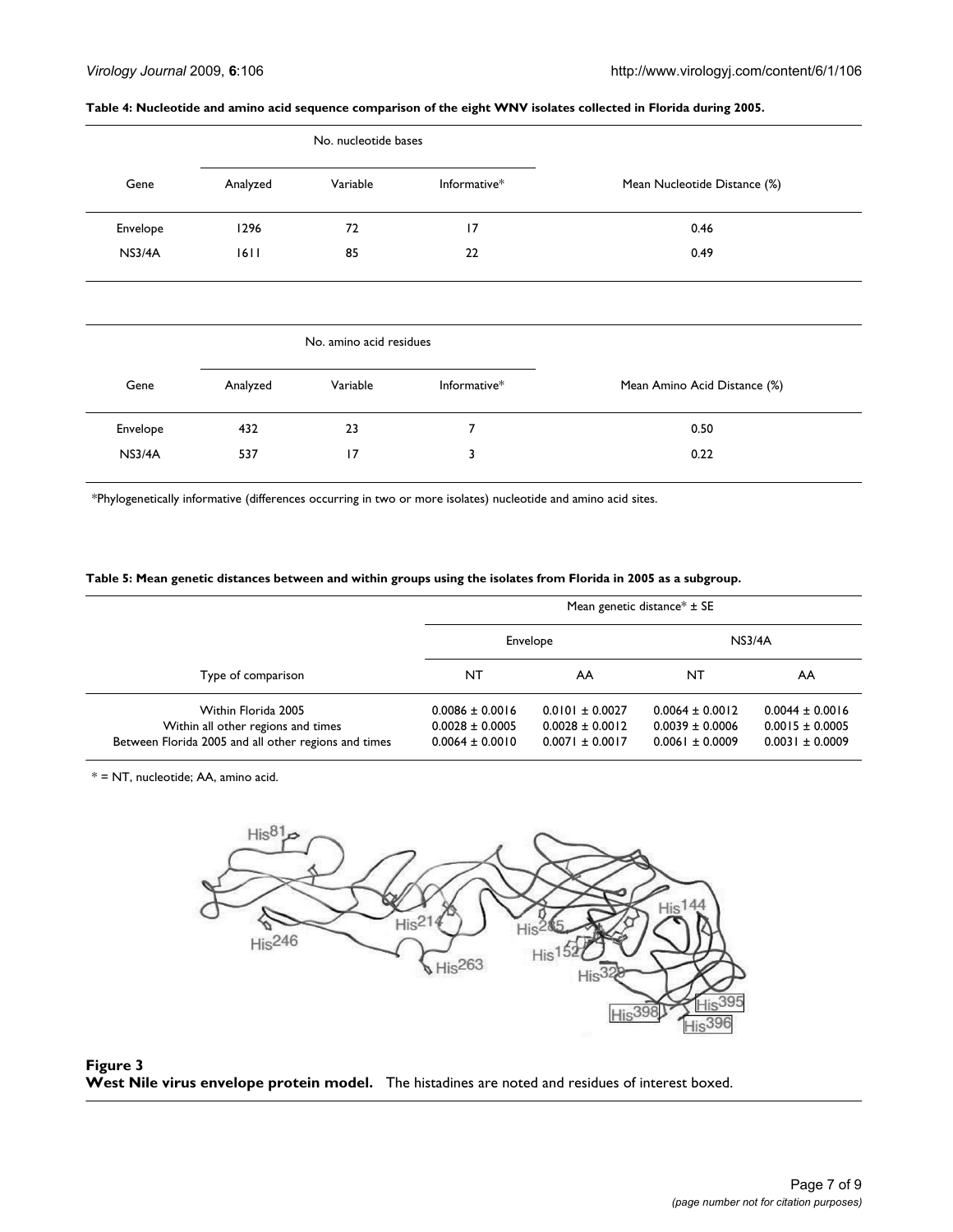|                                                          | Mean genetic distance* $\pm$ SE |                     |                     |                     |
|----------------------------------------------------------|---------------------------------|---------------------|---------------------|---------------------|
|                                                          | Envelope                        |                     | NS3/4A              |                     |
| Type of comparison                                       | NT                              | AA                  | NT                  | AA                  |
| Within New York (01-03)                                  | $0.0024 \pm 0.0007$             | $0.0031 \pm 0.0015$ | $0.0035 \pm 0.0007$ | $0.0011 \pm 0.0006$ |
| Within Florida 2005                                      | $0.0086 \pm 0.0015$             | $0.0101 \pm 0.0027$ | $0.0064 \pm 0.0012$ | $0.0044 \pm 0.0016$ |
| Within all other regions and times                       | $0.0035 \pm 0.0007$             | $0.0033 \pm 0.0014$ | $0.0041 \pm 0.0007$ | $0.0017 \pm 0.0007$ |
| Between New York (01–03) and Florida 2005                | $0.0062 \pm 0.0010$             | $0.0073 \pm 0.0019$ | $0.0059 \pm 0.0009$ | $0.0029 \pm 0.0009$ |
| Between New York (01–03) and all other regions and times | $0.0030 \pm 0.0005$             | $0.0032 \pm 0.0013$ | $0.0039 \pm 0.0006$ | $0.0014 \pm 0.0005$ |
| Between Florida 2005 and all other regions and times     | $0.0067 \pm 0.0011$             | $0.0072 \pm 0.0018$ | $0.0062 \pm 0.0010$ | $0.0032 \pm 0.0009$ |

**Table 6: Mean genetic distances between and within groups using the isolates from Florida in 2005 and New York from 2001 to 2003 as separate subgroups.**

\* = NT, nucleotide; AA, amino acid.

tance calculations. Within the 14 different haplotypes, as defined by Bertolotti et al., this cohort was found to have a mean genetic distance of  $0.0040 \pm 0.0007$ , based upon samples obtained from GenBank and aligned with our Florida 2005 isolates. In comparison, the cohort of isolates collected in Florida during 2005 had a mean genetic distance of  $0.0089 \pm 0.0015$ , suggesting differing evolutionary constraints between these two regions.

# **Conclusion**

Taken together, these findings expand our understanding of the temporal and spatial compartmentalization of West Nile virus subtypes within North America. It would appear that the introduction of the North American clade into Florida occurred sometime between 2003 and 2005. The method of introduction may have a geographic or migratory component, due to a similarity of the original isolate to those from Ohio, Colorado, and Mexico that is not seen with the isolates from 2005. Along with the greater genetic diversity among the isolates collected in 2005 compared to those from larger geographic and temporal zones, an isolate was collected that contained several amino acid substitutions associated with histadine residues located in biologically important areas of the envelope protein. These findings confirm the need to continue to monitor and highlight the uniqueness of the development of the West Nile virus in Florida.

# **Competing interests**

The authors declare that they have no competing interests.

# **Authors' contributions**

DC isolated and sequenced the viruses from the positive pools, constructed the consensus sequences and aligned them, performed the phylogenetic analysis, and contributed to the writing of the manuscript. CM was the overall

project coordinator and contributed to experimental design, data analysis, and writing of the manuscript.

# **Acknowledgements**

We thank C. Vitek for geographic and habitat information related to the mosquito trap sites and the procurement of the primary materials. We would also like to thank S. Richards, K. Pesko, and D. Baptiste for their assistance in the lab. This research was funded by National Institutes of Health grant R01 AI-042164 and start-up funds provided by Louisiana State University, School of Veterinary Medicine.

#### **References**

- 1. Beasley DW: **[Recent advances in the molecular biology of](http://www.ncbi.nlm.nih.gov/entrez/query.fcgi?cmd=Retrieve&db=PubMed&dopt=Abstract&list_uids=16375717) [west nile virus.](http://www.ncbi.nlm.nih.gov/entrez/query.fcgi?cmd=Retrieve&db=PubMed&dopt=Abstract&list_uids=16375717)** *Curr Mol Med* 2005, **5:**835-850.
- 2. Meulen KM van der, Pensaert MB, Nauwynck HJ: **[West Nile virus](http://www.ncbi.nlm.nih.gov/entrez/query.fcgi?cmd=Retrieve&db=PubMed&dopt=Abstract&list_uids=15662484) [in the vertebrate world.](http://www.ncbi.nlm.nih.gov/entrez/query.fcgi?cmd=Retrieve&db=PubMed&dopt=Abstract&list_uids=15662484)** *Arch Virol* 2005, **150:**637-657.
- 3. Kramer LD, Li J, Shi PY: **[West Nile virus.](http://www.ncbi.nlm.nih.gov/entrez/query.fcgi?cmd=Retrieve&db=PubMed&dopt=Abstract&list_uids=17239804)** *Lancet Neurol* 2007, **6:**171-181.
- 4. Lanciotti RS, Roehrig JT, Deubel V, Smith J, Parker M, Steele K, Crise B, Volpe KE, Crabtree MB, Scherret JH, *et al.*: **[Origin of the West](http://www.ncbi.nlm.nih.gov/entrez/query.fcgi?cmd=Retrieve&db=PubMed&dopt=Abstract&list_uids=10600742) [Nile virus responsible for an outbreak of encephalitis in the](http://www.ncbi.nlm.nih.gov/entrez/query.fcgi?cmd=Retrieve&db=PubMed&dopt=Abstract&list_uids=10600742) [northeastern United States.](http://www.ncbi.nlm.nih.gov/entrez/query.fcgi?cmd=Retrieve&db=PubMed&dopt=Abstract&list_uids=10600742)** *Science* 1999, **286:**2333-2337.
- 5. Ebel GD, Carricaburu J, Young D, Bernard KA, Kramer LD: **[Genetic](http://www.ncbi.nlm.nih.gov/entrez/query.fcgi?cmd=Retrieve&db=PubMed&dopt=Abstract&list_uids=15516648) [and phenotypic variation of West Nile virus in New York,](http://www.ncbi.nlm.nih.gov/entrez/query.fcgi?cmd=Retrieve&db=PubMed&dopt=Abstract&list_uids=15516648) [2000–2003.](http://www.ncbi.nlm.nih.gov/entrez/query.fcgi?cmd=Retrieve&db=PubMed&dopt=Abstract&list_uids=15516648)** *Am J Trop Med Hyg* 2004, **71:**493-500.
- 6. Moudy RM, Meola MA, Morin LL, Ebel GD, Kramer LD: **[A newly](http://www.ncbi.nlm.nih.gov/entrez/query.fcgi?cmd=Retrieve&db=PubMed&dopt=Abstract&list_uids=17690414) [emergent genotype of West Nile virus is transmitted earlier](http://www.ncbi.nlm.nih.gov/entrez/query.fcgi?cmd=Retrieve&db=PubMed&dopt=Abstract&list_uids=17690414) [and more efficiently by Culex mosquitoes.](http://www.ncbi.nlm.nih.gov/entrez/query.fcgi?cmd=Retrieve&db=PubMed&dopt=Abstract&list_uids=17690414)** *Am J Trop Med Hyg* 2007, **77:**365-370.
- 7. O'Leary DR, Marfin AA, Montgomery SP, Kipp AM, Lehman JA, Biggerstaff BJ, Elko VL, Collins PD, Jones JE, Campbell GL: **[The epi](http://www.ncbi.nlm.nih.gov/entrez/query.fcgi?cmd=Retrieve&db=PubMed&dopt=Abstract&list_uids=15018774)[demic of West Nile virus in the United States, 2002.](http://www.ncbi.nlm.nih.gov/entrez/query.fcgi?cmd=Retrieve&db=PubMed&dopt=Abstract&list_uids=15018774)** *Vector Borne Zoonotic Dis* 2004, **4:**61-70.
- 8. Steele KE, Linn MJ, Schoepp RJ, Komar N, Geisbert TW, Manduca RM, Calle PP, Raphael BL, Clippinger TL, Larsen T, *et al.*: **[Pathology](http://www.ncbi.nlm.nih.gov/entrez/query.fcgi?cmd=Retrieve&db=PubMed&dopt=Abstract&list_uids=10810985) [of fatal West Nile virus infections in native and exotic birds](http://www.ncbi.nlm.nih.gov/entrez/query.fcgi?cmd=Retrieve&db=PubMed&dopt=Abstract&list_uids=10810985) [during the 1999 outbreak in New York City, New York.](http://www.ncbi.nlm.nih.gov/entrez/query.fcgi?cmd=Retrieve&db=PubMed&dopt=Abstract&list_uids=10810985)** *Vet Pathol* 2000, **37:**208-224.
- 9. Trock SC, Meade BJ, Glaser AL, Ostlund EN, Lanciotti RS, Cropp BC, Kulasekera V, Kramer LD, Komar N: **[West Nile virus outbreak](http://www.ncbi.nlm.nih.gov/entrez/query.fcgi?cmd=Retrieve&db=PubMed&dopt=Abstract&list_uids=11585543) [among horses in New York State, 1999 and 2000.](http://www.ncbi.nlm.nih.gov/entrez/query.fcgi?cmd=Retrieve&db=PubMed&dopt=Abstract&list_uids=11585543)** *Emerg Infect Dis* 2001, **7:**745-747.
- 10. Sardelis MR, Turell MJ, Dohm DJ, O'Guinn ML: **[Vector compe](http://www.ncbi.nlm.nih.gov/entrez/query.fcgi?cmd=Retrieve&db=PubMed&dopt=Abstract&list_uids=11747732)[tence of selected North American Culex and Coquillettidia](http://www.ncbi.nlm.nih.gov/entrez/query.fcgi?cmd=Retrieve&db=PubMed&dopt=Abstract&list_uids=11747732) [mosquitoes for West Nile virus.](http://www.ncbi.nlm.nih.gov/entrez/query.fcgi?cmd=Retrieve&db=PubMed&dopt=Abstract&list_uids=11747732)** *Emerg Infect Dis* 2001, **7:**1018-1022.